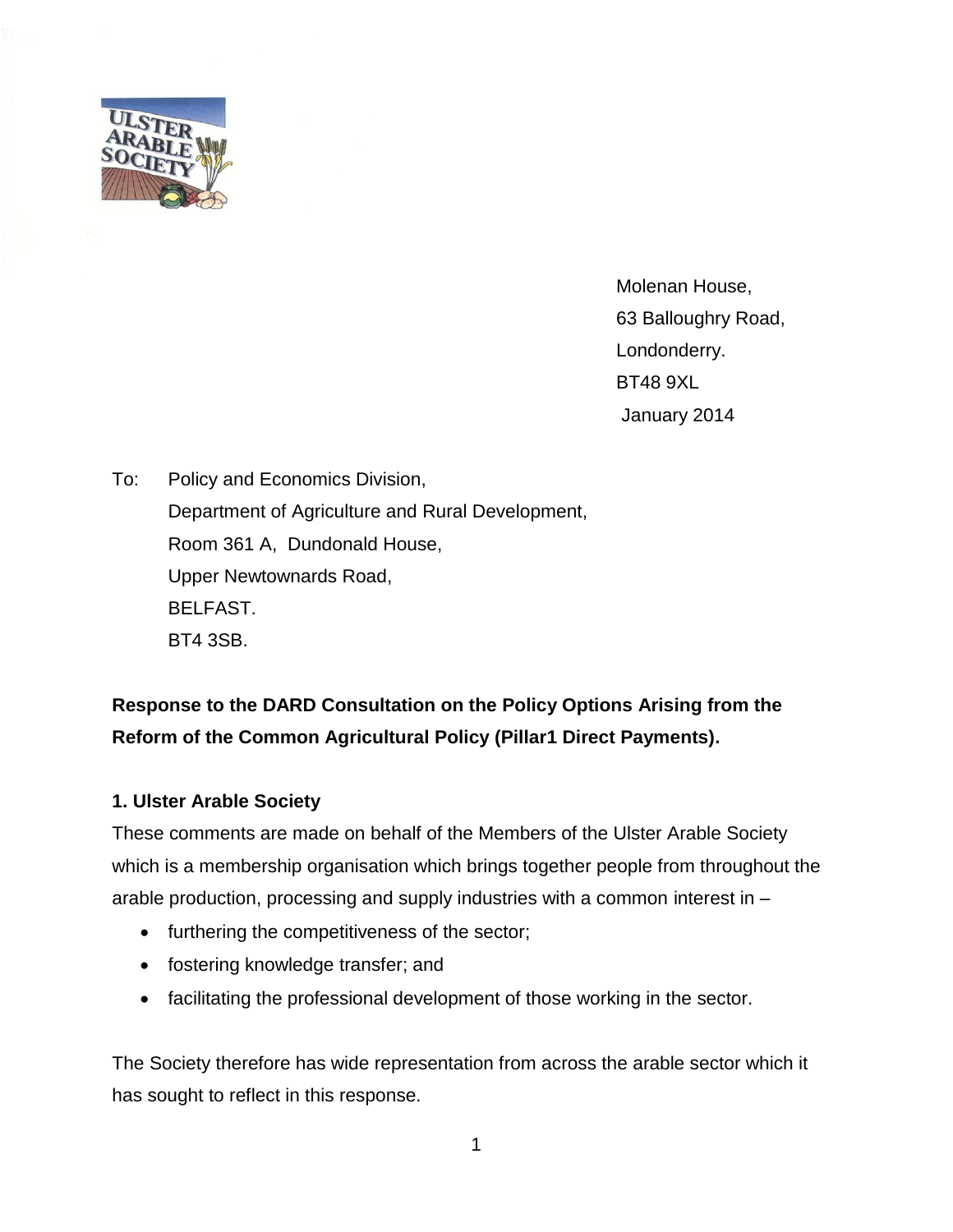#### **2. General Overview.**

The UAS Committee wish to commend the Department for the manner in which the Options were presented in the Consultation Document. This is a critically important but very complex subject for the industry to consider and the Document made this possible by explaining, as simply as possible, the various options and the reasons why lines of action are being proposed.

## **3. Format of this response.**

The DARD paper poses a number of specific questions and we have sought to address these in Section 5 of this response. There is however one very important issue for the arable sector which we could not, in our view, adequately address in the questions and so we have addressed this separately in Section 4 below.

## **4. Establishment of entitlements on Conacre land.**

The availability of conacre land is of critical importance to the arable sector and in particular to potato and vegetable producers where access to clean, fresh land is a core requirement of the business. It is also vitally important to many cereal farmers to enable them to achieve 'economies of scale'. Given that approx. one third of land farmed in NI is in conacre, if that area were to reduce or virtually cease altogether, clearly there would be very serious consequences for all farmers and the NI economy as a whole. Many businesses would cease to be viable or become much more dependent on purely owned land. This would have the knock on effect of seriously affecting production, which would have a further negative effect on many of our processors as supply of raw material would be reduced. It would also have environmental consequences as rotations would be affected which would result in a greater reliance on pesticides to control disease. This would all be contrary to the aims of CAP Reform.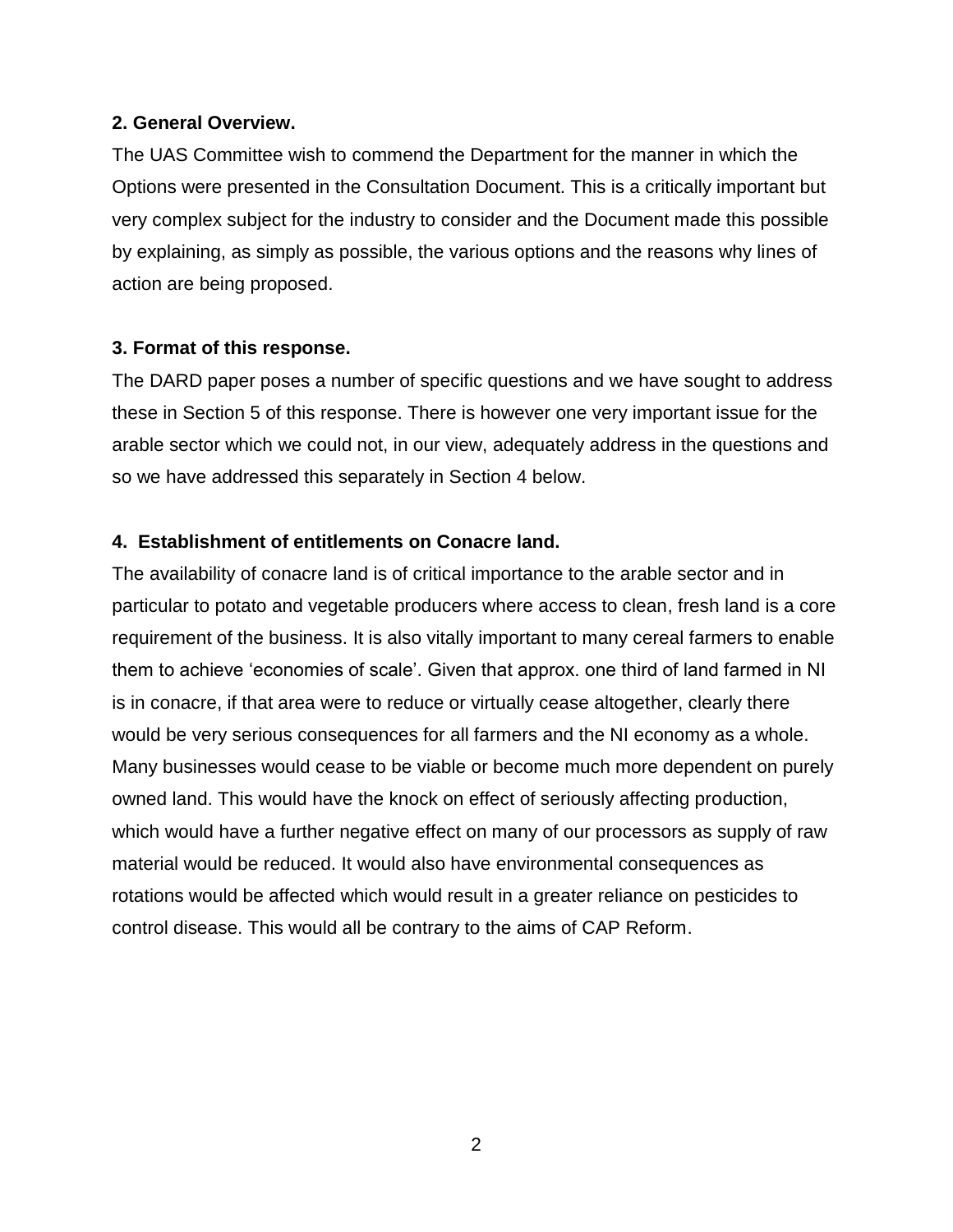Research by the UAS would indicate that non farming landholders will be very reluctant to forego claiming entitlements for a number of reasons, including –

I. Knowledge that entitlements will climb rapidly in value in the years ahead.

II. Belief that this increase in value will not be adequately reflected in commercial rents.

III. Concern that the absence of entitlements is an indication that they are not "actively farming the land" and so will have implications for Agricultural Property Relief (APR).

IV. Determination, in view of the very considerable financial implications, to play safe in the interim period to protect their future income and APR situation.

There are strong indications that some landlords are already taking action to farm the land themselves or make other arrangements which will result in withdrawal of the land from the rental market. The requirement to implement 'greening' for larger landowners will also act as a disincentive to rent out land for arable production. The easy option for landowners is to simply put all their land in grass. This situation is of great concern to UAS members.

The establishment of entitlements in general also raises the question of who should be allowed to establish entitlements in the first place. The EU Commission clearly wants to see financial support through the Single Farm Payment going to 'active farmers' i.e. those who are professionally producing food in an environmentally friendly way and carrying the risk of the business. On page 17 of the consultation paper, the Department clearly states that the EU Commission has repeatedly advised that 'support payments should go to the person who is actively farming the land'. The UAS strongly supports this approach. We recognise that the Agrifood industry and farmers in particular, have in recent years managed to generate increased support from the general public who appear to accept financial support going to farmers to subsidise the cost of producing food and looking after the environment. This positive support would quickly be lost if a significant amount of financial support were to be taken away from 'active' farmers and

3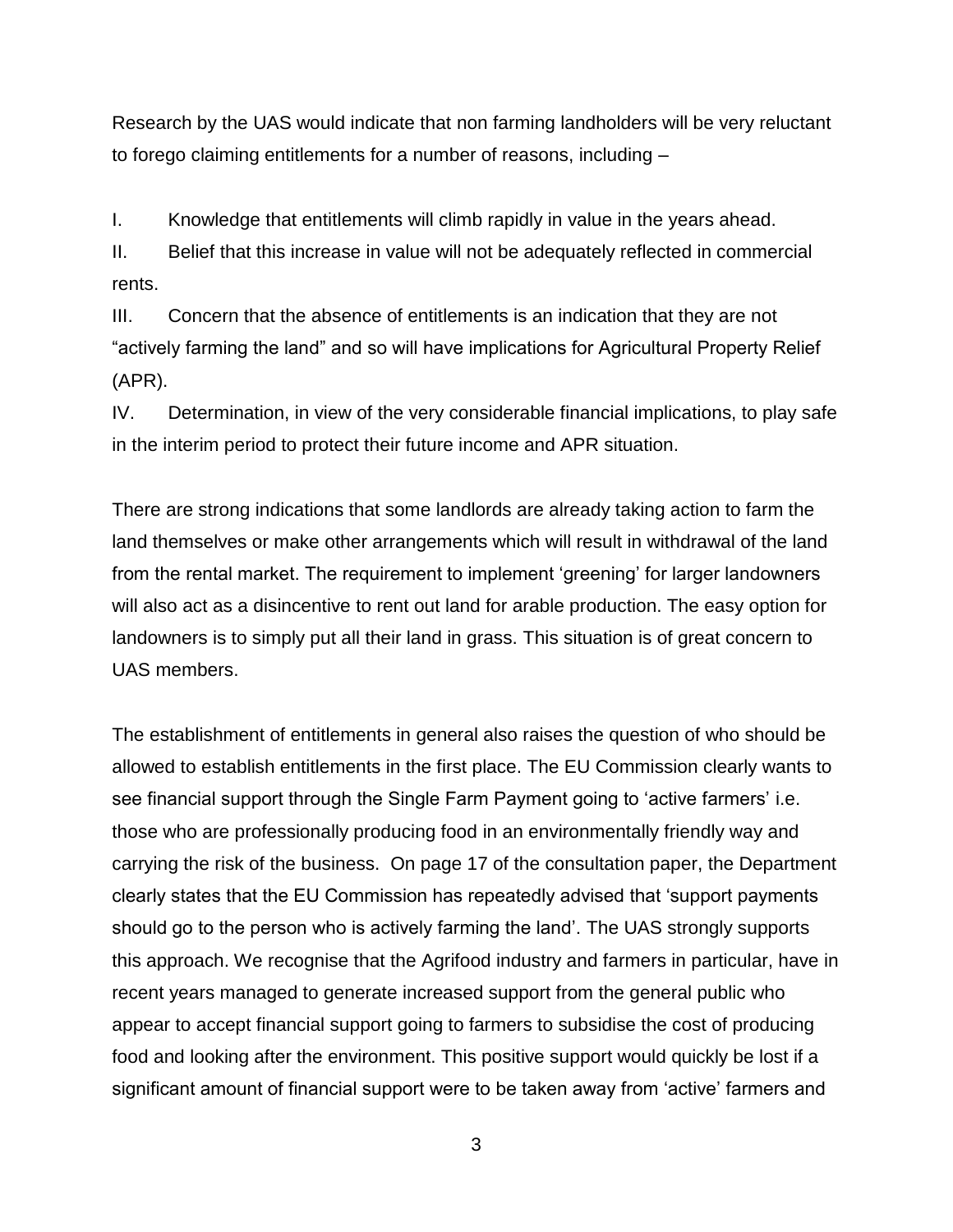given to landowners who were neither producing food nor benefitting the environment. This would clearly be an unacceptable situation and one that would be very difficult, if not impossible, to explain to taxpayers. The UAS believes that DARD will have sufficient discretion in the implementation of the new policy and indeed has a duty to the public, to ensure that through Pillar 1 as much direct financial support as possible remains with the 'active' farmer. This would help the Agrifood industry in NI to achieve its full potential and hopefully meet the ambitious aims of the Agrifood Strategy Board report over the coming years.

However, with the current absence of clarity and confidence around the whole 'active' farmer issue and concerns that it might not be resolved, our expectation is that much of the rented land currently available will be lost in the immediate future, with potentially catastrophic implications for the whole arable sector. This situation needs to be urgently addressed.

In addition, confusion in relation to APR has been illustrated by varying opinions expressed by professionals speaking at the recent CAFRE "Protect your Assets" meetings. Clarification on this issue is required as a matter of urgency.

#### **5. Consultation Questions.**

Unless specifically raised in this section, the Society is in agreement with the various options which the Department proposes to adopt.

**Question 8.** *Do you agree with the Department's suggestion to (i) set the minimum area for which the establishment of entitlements can be requested and (ii) the minimum size at 5ha?*

The **Society strongly agrees** that a minimum area should be set and that this should be established at 5 ha. The figures clearly illustrate that such a decision would do much to ensure that more support is focused on active, sustainable farming while reducing the administration cost of implementing the new policy.

4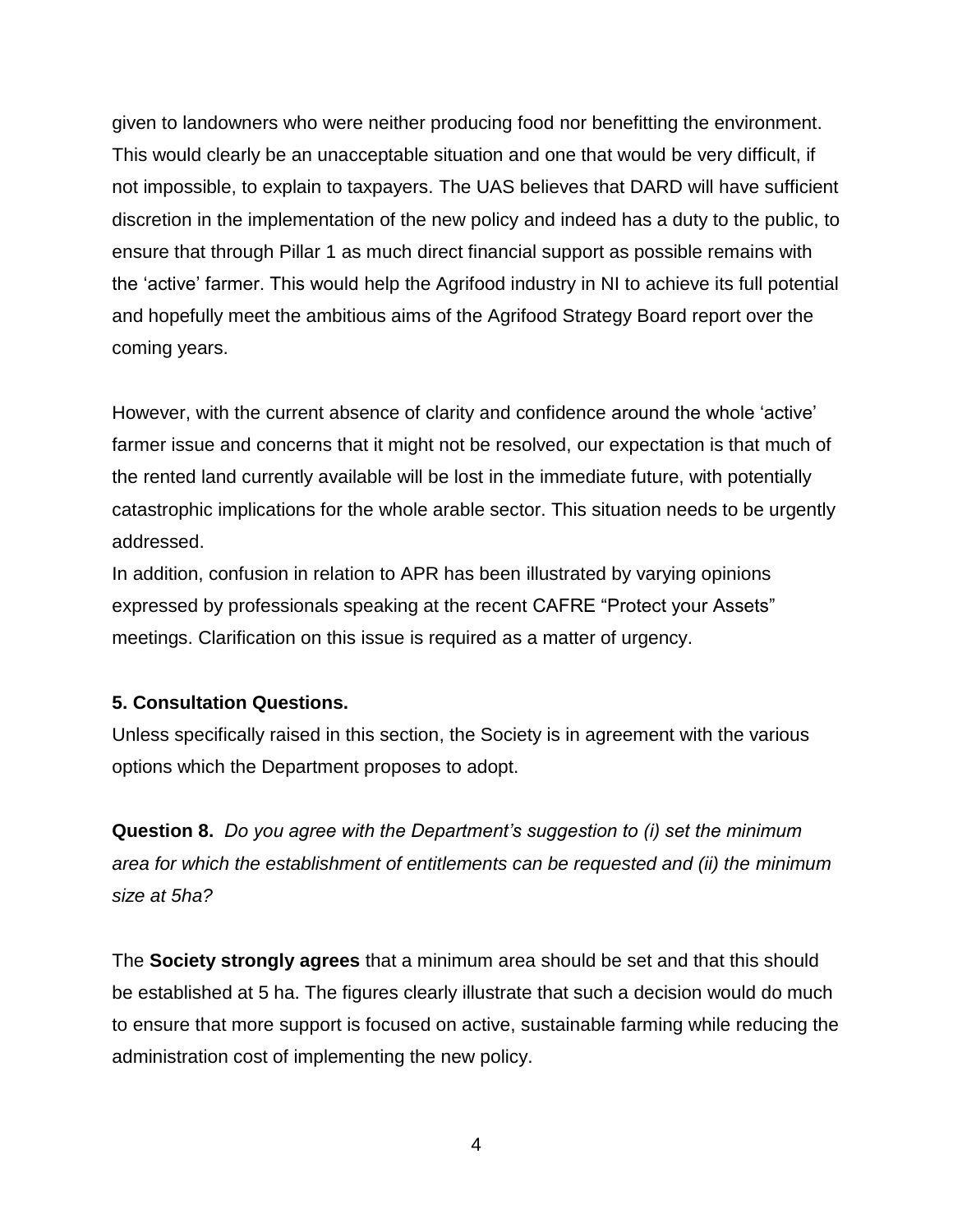**Question 9**. *Do you agree with the Department's proposal not to use sub-regions in Northern Ireland? If not, please explain why and outline your preferred approach*.

The Society **does not support** the single region approach, but would recommend that the two-region Option (Model 1) be adopted. We make this recommendation for the following reasons –

- I. Model 1 provides the greatest amount of support for the greatest number of farmers in NI and would be simpler to administer than either Models 2 or 3. We accept that this Option is less advantageous to farmers in Cattle and Sheep LFA than the single region option, but their 'special circumstances' are currently recognised through the LFACA payments scheme and the UAS feel that some form of this should continue, but not at the expense of the rest of farmers in NI.
- II. The Single Region Option would be the worst Option for the arable sector of all the options proposed by DARD. The arable sector will need all the support it can get given that it will have to carry the bulk of the new 'greening' requirements and will have to contend with a much more difficult 'conacre' market.
- III. In the interests of value for money, support should be directed to the businesses on more productive farm land.

# **Question 10**. *Do you agree with the Department's suggestion not to pay the Basic Payment as a flat rate from 2015? If not, please explain why.*

Rapid progress towards payment of the Basic Rate would be of great financial benefit to the arable sector. While this would be an attractive option to the sector we accept that the wider industry would find such a rapid transition difficult and recognise that any business must be given time to make orderly adjustments to changes of this magnitude. In the circumstances we therefore support the line being taken by the Department on this issue.

**Question 17.** *What are your views on the Department's suggestion to make a level III qualification in agriculture (or a closely related subject) a requirement for young farmers and new entrants to receive an award from the Regional Reserve?*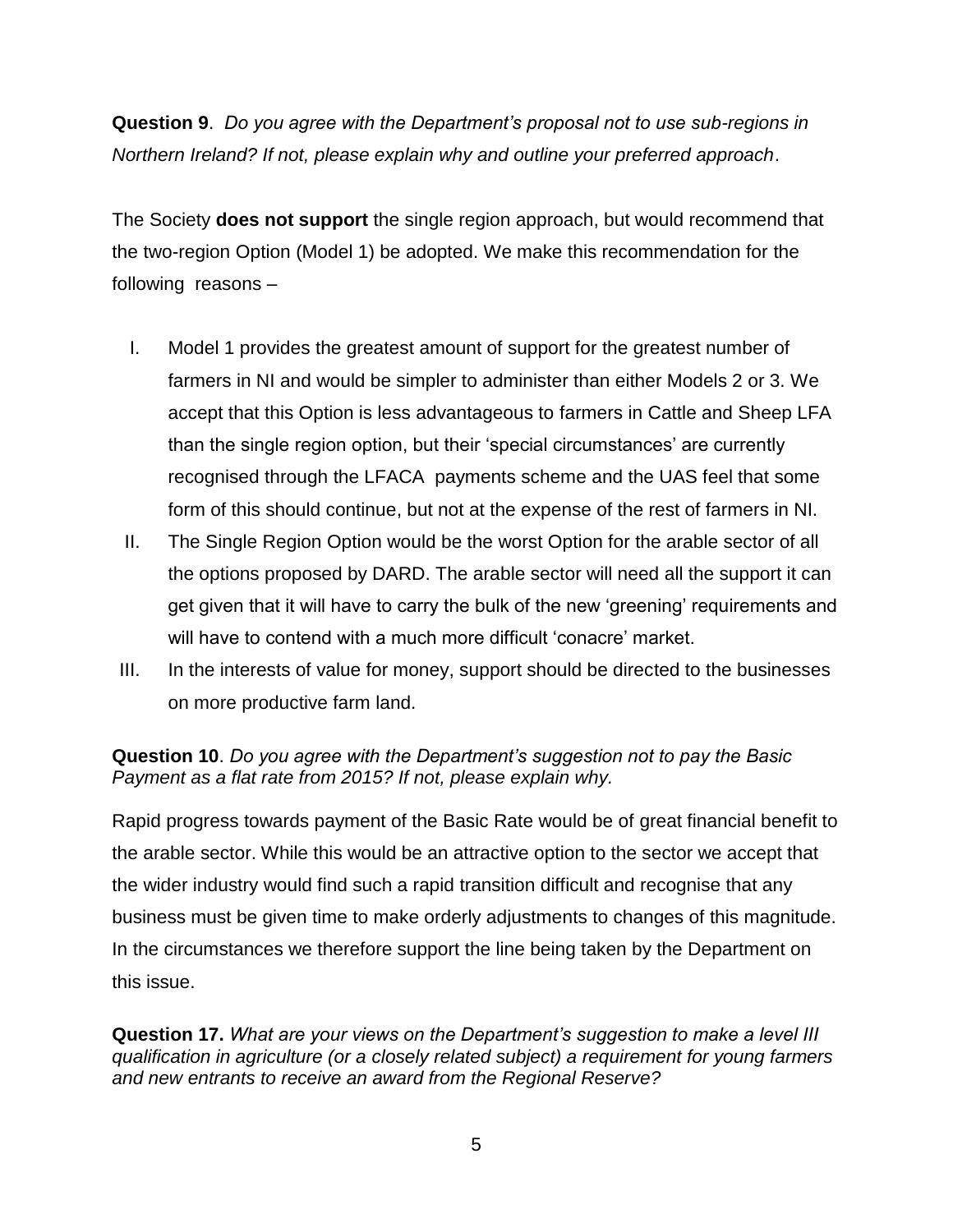We recognise the benefits of educational qualifications and support the requirement for a Level III qualification. However we make two recommendations linked to this requirement.

- I. The definition, as proposed, is too restrictive bearing in mind the diverse nature of many farm businesses and the increasing emphasis on such things as business management and environmental stewardship. We suggest that the wording be changed to reflect this e.g. Something along the lines of "of relevance to agriculture".
- II. Imposing such a requirement brings with it the obligation on education providers to ensure that courses are available at times and locations suitable to those required to achieve the qualifications.

# **Question 21**. *What are your views on which areas should be eligible for use as EFA?*

While the Society is of the view that the EFA requirement is not necessary or appropriate to arable farming as practiced in Northern Ireland, we accept that this is being imposed by others and is outside DARD's control. However, we believe that DARD has some flexibility and influence in the manner in which the EFAs should be implemented. In that context we would urge the Department to argue for the maximum flexibility in the application of this requirement and specifically to argue for

- I. The inclusion of as many as possible of the 10 options listed on Section 2.18 page 46 of the Consultation Document; and
- II. All farm woodland, in particular woodland that has been established on productive land. These have recognised environmental benefits and farmers were in the past encouraged to establish woodlands with the aid of various grant schemes.

## **Question 22**. *What are your views on whether or not to use the conversion factors in the EFA conversion matrix in determining the area of land which counts as EFA?*

We support this proposal on the grounds that it has the potential to reduce bureaucracy but a lot will depend on the detail of the factors and how they will be applied. It will be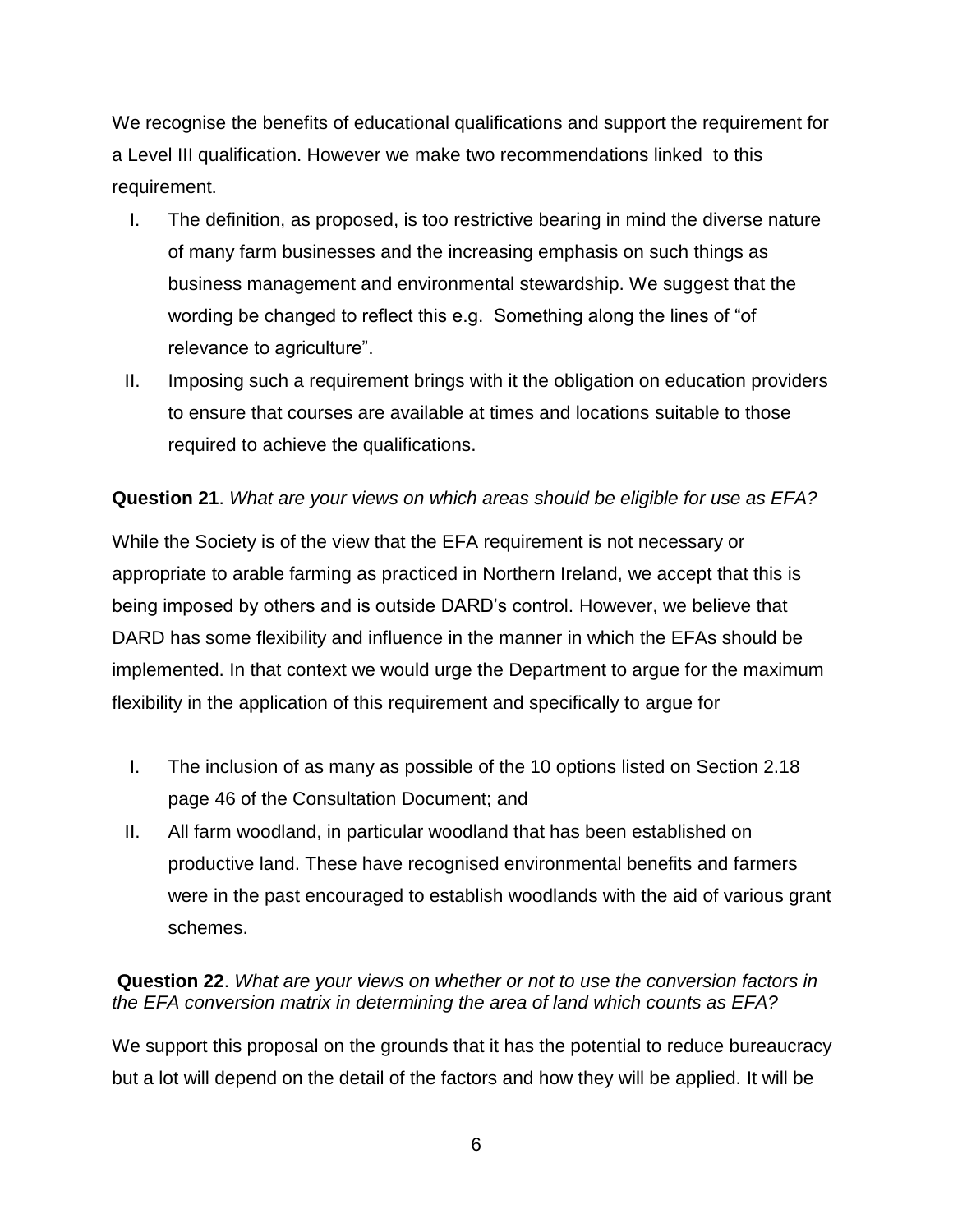important to build in a degree of flexibility into the administration of the EFA scheme if it is to be successful and simple for farmers to deliver.

## **Question 23**. *Do you agree with the Department's suggestion not to make use of the option to allow groups of farmers to use collective arrangements for up to 50% of their EFA obligation?*

We do not agree with this recommendation as we require maximum flexibility in the application of this EFA requirement and can envisage situations where group action could have benefits to both the farmers and enhancing the environment / amenity of an area. Anything which facilitates local cooperation and integration must be encouraged.

# **Question 25.** *Do you agree with the Department's suggestion not to make use of the "equivalence" option?*

The explanation provided by the Department does not convince the Society that "equivalent practices" should not be counted as contributing to the greening requirements. As the arable sector is carrying the burden of compliance for the entire industry we require maximum flexibility to minimise the impact on businesses in the sector. Many arable farms are enthusiastic participants in the agri-environment schemes and believe that this should count towards their greening activities.

The administrative complexities for the Department should not be a deciding factor in any of these considerations, bearing in mind the significant implications for individual arable businesses.

#### **Question 26**. *What are your views on the Department's suggestion to make a Level III qualification in agriculture (or a related subject) a requirement for Young Farmer's Scheme eligibility?*

Our views on this requirement are the same as for question 17; namely –

We recognise the benefits of educational qualifications and support the requirement for a Level III qualification. However we suggest two recommendations linked to this requirement.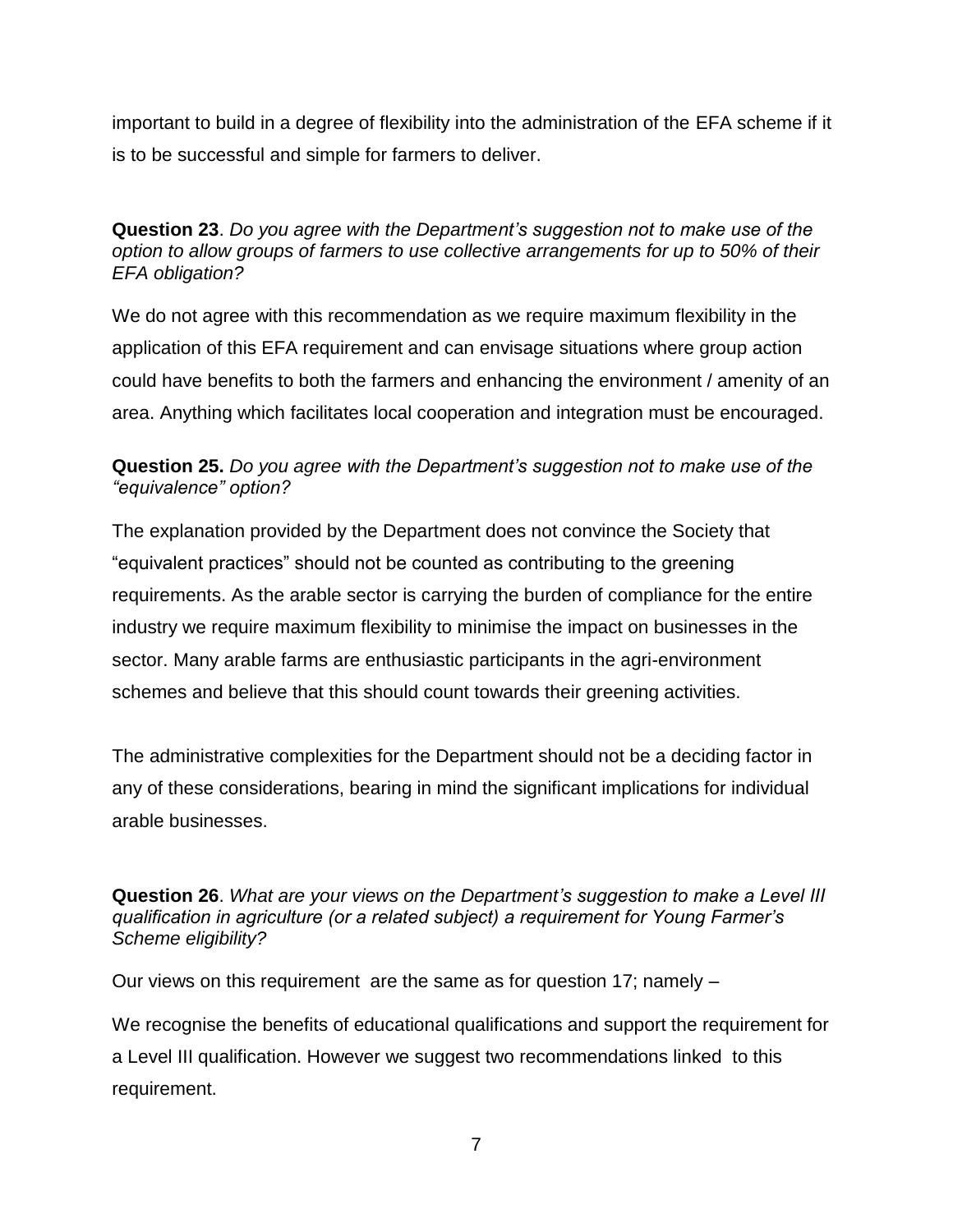- I. The definition as proposed is too restrictive bearing in mind the diverse nature of many farm businesses and the increasing emphasis on such things as business management and environmental stewardship. We suggest that the wording be changed to reflect this e.g. Something along the lines of "of relevance to agriculture".
- II. Imposing such a requirement brings with it the obligation on education providers to ensure that courses are available at times and locations suitable to those required to achieve the qualifications.

# **Question 28**. *Do you agree that the top-up payment per hectare for young farmers should be limited to 90 ha? If not, please explain why.*

We see no logical reason why any upper limit should be applied. However if a limit must be imposed, presumably due to funding limitations, then this should be the maximum – understood to be 90 ha.

## **Question 29**. *Do you agree with the Department's suggestion to provide support to Areas of Natural Constraint (ANCs) via Pillar 1 from 2015 scheme year?*

No – we do not agree with the Department's suggestion to provide support to Areas of Natural Constraint (ANCs) via Pillar 1. In our opinion it is not appropriate to use Pillar 1 funds for this purpose. The payment would be made for social and environmental reasons and so it would be much more logical to make such payments from Pillar II funds or preferably from other available funds outside the CAP funding package.

**Question 30**. If so, what percentage scale back should be applied to direct payments to fund ANC support via Pillar 1 (Max is 5%)

Not applicable in view of response to Q 29.

## **Question 31**. *Should coupled support be applied in Northern Ireland?*

In view of the research results from the AFBI study showing marginal benefit to suckler cow enterprises, there is in our view no sustainable case for introducing coupled support. We are also concerned that coupled support would interfere with commercial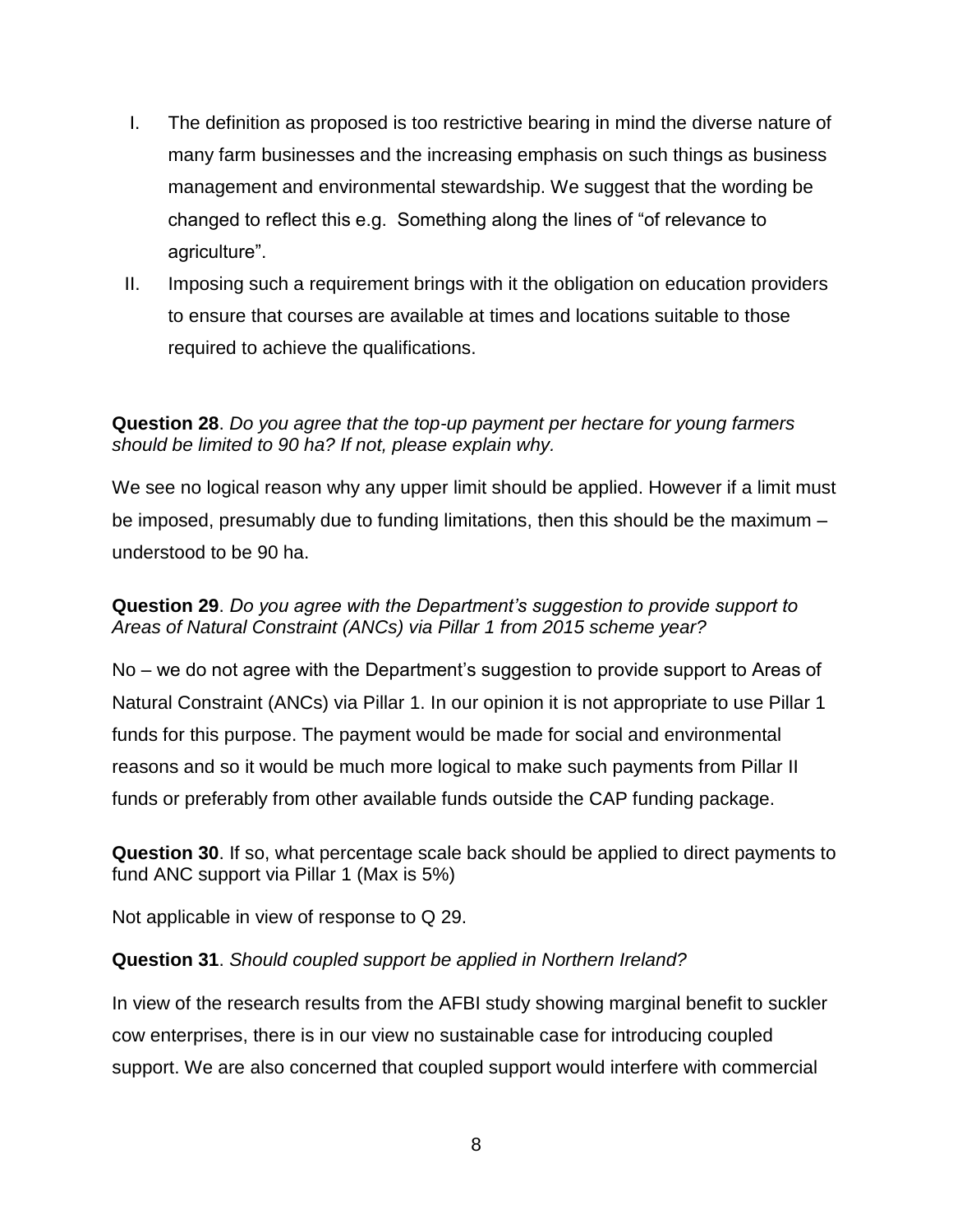realities and would not provide much net financial benefit for suckler cow producers while at the same time reducing support for all other farmers.

In view of this response, Questions 32 and 33 are not applicable.

**Questions 35 to 38** *relate to the Small Farmer Scheme*.

We have already stated that we are strongly of the view that the 5 ha limit should be applied to the minimum claim size. Assuming that this limit is applied then Questions 36 to 38 become irrelevant.

If any other limit is introduced then we would support the Small Farmer Scheme on the grounds that in general we agree with any arrangements which reduce the administration cost within DARD and the bureaucratic burden for farm businesses.

**Question 40**. *Please state your views on the level at which a threshold for exempting businesses from the "active farmer" test should be set (can be anything from €0 to €5,000)*

There seems to be no logical or defensible reason for selecting any particular level and so we suggest that the level be set at  $\epsilon 0$ .

**Question 41**. *Do you have any views on how land naturally kept in a state suitable for grazing or cultivation should be defined, and do you feel there is any land in Northern Ireland that might fall into this category*.

In the context of arable production we can think of no situations in Northern Ireland where the suitable for cultivation definition would be applicable to active farmers.

**Question 42**. *Do you have any suggestions for how minimum levels of activity should be defined for land that is naturally kept in a state suitable for grazing or cultivation?*

As stated above we can think of no situations in Northern Ireland where the "suitable for cultivation" definition would be applicable to active farmers and therefore have no suggestions as to how the minimum activity could, be defined.

**Question 43**. *Do you agree that payments made under the Basic Payments Scheme to any recipient should be capped at €150,000?*